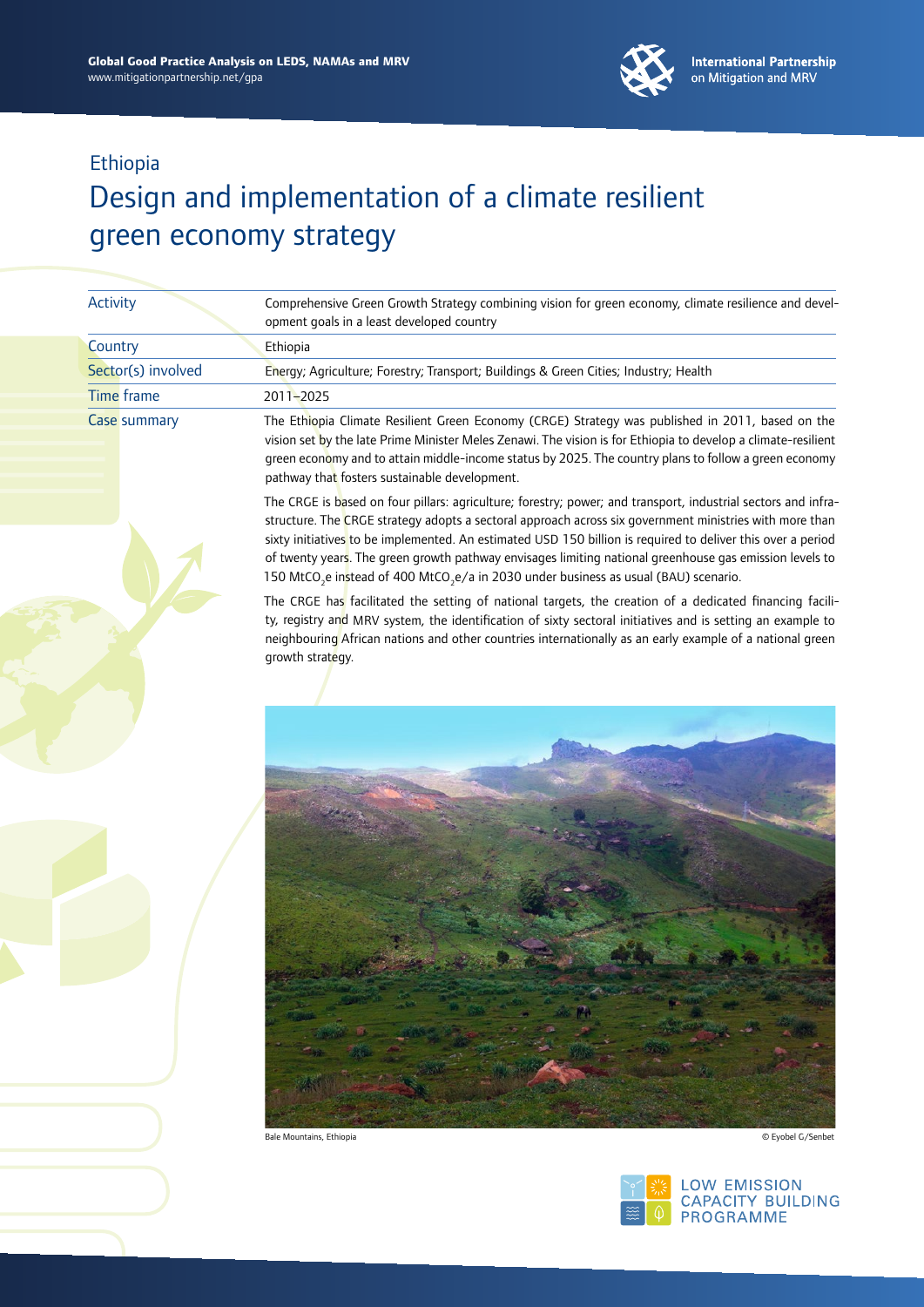| Background            | In 2011, the Government of the Federal Democratic Republic of Ethiopia initiated a bold policy process to<br>accelerate development to attain middle-income status by 2025, while adopting green growth pathways<br>that foster development and sustainability. The CRGE was initiated to protect the country from the ad-<br>verse impacts of climate change by identifying environmentally sustainable economic opportunities that<br>could accelerate the country's development.                                                                                                                                                                                                                      |  |  |
|-----------------------|----------------------------------------------------------------------------------------------------------------------------------------------------------------------------------------------------------------------------------------------------------------------------------------------------------------------------------------------------------------------------------------------------------------------------------------------------------------------------------------------------------------------------------------------------------------------------------------------------------------------------------------------------------------------------------------------------------|--|--|
|                       | The development of Ethiopia's green economy is based on four pillars:(1) Agriculture: improving crop and<br>livestock productivity to ensure food security and improvement in farmers' livelihoods while mitigating<br>emissions; (2) Forestry: protection and reforestation for economic and ecosystem services; (3) Power:<br>expanding electricity generation to include renewable energy for domestic and regional markets; and<br>(4) Transport, industrial sectors and infrastructure: leapfrogging to energy efficient technologies.                                                                                                                                                              |  |  |
| <b>Activities</b>     | Development of the strategy: The CRGE Strategy identified and prioritised more than sixty initiatives<br>»<br>to be implemented across seven sectors following comprehensive stakeholder consultative meetings/<br>workshops from sectoral ministries at the federal levels to the regional states to districts.                                                                                                                                                                                                                                                                                                                                                                                         |  |  |
|                       | Development of an institutional structure: The Prime Minister's office, the Ministry of Environment &<br>$\boldsymbol{\mathcal{W}}$<br>Forestry (MEF) and the Ministry of Finance & Economic Development (MoFED) oversee CRGE initia-<br>tives. CRGE units have been established in key ministries to coordinate sectoral activities and invest-<br>ment plans at the regional, state and community level.                                                                                                                                                                                                                                                                                               |  |  |
|                       | Creation of CRGE finance facility: The facility was established to finance the implementation of CRGE<br>initiatives. MoFED is the supreme body for overall administration and operations and MEF chairs the<br>technical committee, which appraises project proposals, implementation and investment plans. The<br>facility was setup to:<br>» mobilise, access, and combine finances required for implementing the CRGE from international,<br>public and private sources in the form of grants, results-based payments etc.;<br>help improve environmental management for climate-resilient green development;<br>provide financial support to build capacity of implementing and executing entities. |  |  |
|                       | Identification of fast-track initiatives: A number of fast-track initiatives have been identified which<br>»<br>have the potential to provide immediate economic growth, capture large abatement and attract carbon<br>financing. These initiatives include: exploiting the country's vast hydropower potential; large-scale<br>promotion of advanced rural cooking technologies; efficiency improvements to the livestock value<br>chain; and reducing emissions from deforestation and degradation.                                                                                                                                                                                                    |  |  |
|                       | Establishment of a CRGE Registry: The purpose of the registry is to compile relevant information<br>»<br>regarding on-going climate change related activities in Ethiopia and to make available relevant con-<br>solidated climate data.                                                                                                                                                                                                                                                                                                                                                                                                                                                                 |  |  |
|                       | Establishment of a National MRV system: To monitor results, the registry and MRV system will be<br>aligned and are developed in line with international standards.                                                                                                                                                                                                                                                                                                                                                                                                                                                                                                                                       |  |  |
| Institutions involved | The Prime Minister's Office; Ethiopian Development Research Institute; Environment Protection Authority<br>(now the Ministry of Environment & Forestry (MEF); Ministry of Environment and Forestry (formerly<br>Environmental Protection Authority); Ministry of Finance and Economic Development (MoFED); Ministry<br>of Agriculture; Ministry of Water; Ministry Irrigation & Energy; Ministry of Trade and Industry; Ministry of<br>Transport; Ministry of Science & Technology; Ministry of Urban Development and Construction; Regional<br>States.                                                                                                                                                  |  |  |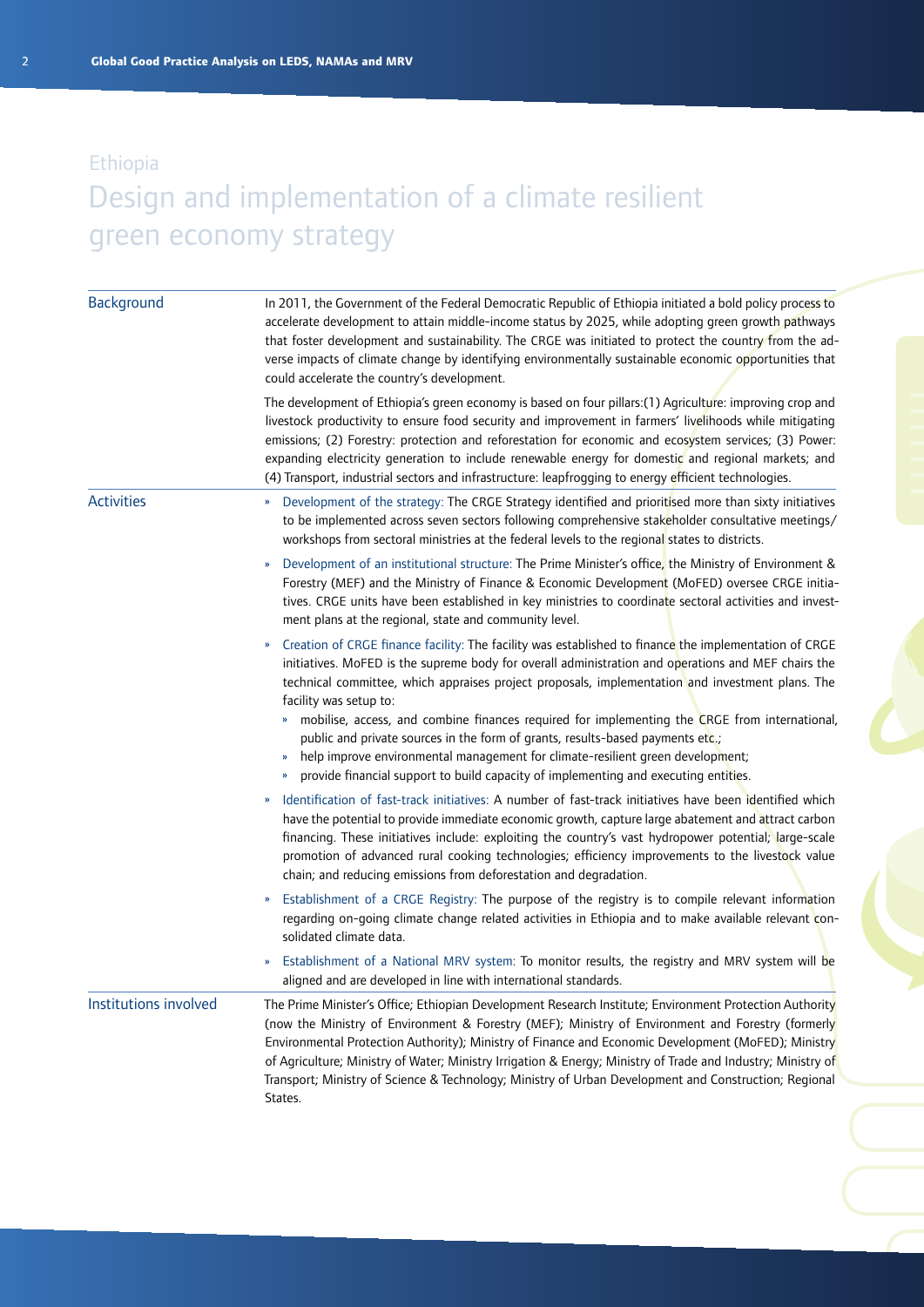| Cooperation with     | Government of Norway; Government of Austria.                                                                                                                                                                                  | United Nations Development Programme (UNDP); UK Department for International Development (DFID);                                                                                                                                                                                                                                                                                                                                                                                                                                                                                                                                                                                                                                                                                                                                        |                                 |
|----------------------|-------------------------------------------------------------------------------------------------------------------------------------------------------------------------------------------------------------------------------|-----------------------------------------------------------------------------------------------------------------------------------------------------------------------------------------------------------------------------------------------------------------------------------------------------------------------------------------------------------------------------------------------------------------------------------------------------------------------------------------------------------------------------------------------------------------------------------------------------------------------------------------------------------------------------------------------------------------------------------------------------------------------------------------------------------------------------------------|---------------------------------|
| Finance              | »<br>ment after a period.                                                                                                                                                                                                     | An estimated USD 150 billion (USD 80 billion from capital investments and USD 70 billion operating and<br>programme expenses) is required over the next 20 years, with 2010 as the base year. The CRGE Facility<br>was set up to finance the implementation of CRGE activities by mobilising funds from international, public<br>and private sources. There are two designated accounts for pooling resources:<br>National Account with MOFED: Parliament has allocated 2% of federal budget, with support from the<br>Government of Austria and DFID, among others. Approximately USD 23 million is accrued in this account.<br>International Account with UNDP MPTF-Office: Approximately USD 5million is already pledged to this<br>account. UNDP is the interim trustee for the Ethiopian Government and will hand over the manage- |                                 |
| Impact of activities | »                                                                                                                                                                                                                             | Defined emissions reduction targets: To limit national greenhouse gas levels to 150 MtCO <sub>2</sub> e instead of<br>400 MtCO <sub>2</sub> e/a in 2030 under BAU scenario. More comprehensive sectoral GHG baselines are being es-<br>tablished for each of the sectors. For example, the baseline for transport sector has been estimated at<br>5MTCo <sub>2</sub> eq. In 2010, and expected to grow by eightfold by 2030 under BAU scenario (Meseret 2013).<br>Identification of sixty sectoral initiatives: Are planned to achieve net zero GHG emissions by 2025.<br>The fast-track projects are activities that mitigate GHG emissions and could provide sources for carbon                                                                                                                                                       |                                 |
|                      |                                                                                                                                                                                                                               | financing. The REDD+ projects are one set of identified initiatives to be implemented under fast-track.<br>Under this initiative, Bale REDD+ project over 50,000 ha is being implemented as pilot.                                                                                                                                                                                                                                                                                                                                                                                                                                                                                                                                                                                                                                      |                                 |
|                      |                                                                                                                                                                                                                               | Setting an example to other African nations: Governments of three African countries (Mali, Nigeria,<br>and South Sudan) have enquired and come to learn from the CRGE process.                                                                                                                                                                                                                                                                                                                                                                                                                                                                                                                                                                                                                                                          |                                 |
|                      | <b>Funding and Disbursement Arrangements</b>                                                                                                                                                                                  |                                                                                                                                                                                                                                                                                                                                                                                                                                                                                                                                                                                                                                                                                                                                                                                                                                         |                                 |
|                      | <b>Funding Sources</b>                                                                                                                                                                                                        |                                                                                                                                                                                                                                                                                                                                                                                                                                                                                                                                                                                                                                                                                                                                                                                                                                         |                                 |
|                      | <b>Private Sources</b>                                                                                                                                                                                                        | <b>Asset Financing</b>                                                                                                                                                                                                                                                                                                                                                                                                                                                                                                                                                                                                                                                                                                                                                                                                                  | <b>CRGE Strategy</b>            |
|                      | <b>Domestic Public Resources</b>                                                                                                                                                                                              | Grants, Capital Assistance                                                                                                                                                                                                                                                                                                                                                                                                                                                                                                                                                                                                                                                                                                                                                                                                              | <b>Asset Financing</b>          |
|                      | <b>Global Climate Funds</b>                                                                                                                                                                                                   | Grants, Capital Assistance                                                                                                                                                                                                                                                                                                                                                                                                                                                                                                                                                                                                                                                                                                                                                                                                              | Grants <sup>2</sup>             |
|                      | Carbon Markets                                                                                                                                                                                                                | Performance-based Payments                                                                                                                                                                                                                                                                                                                                                                                                                                                                                                                                                                                                                                                                                                                                                                                                              | Capital Assistance <sup>3</sup> |
|                      |                                                                                                                                                                                                                               |                                                                                                                                                                                                                                                                                                                                                                                                                                                                                                                                                                                                                                                                                                                                                                                                                                         |                                 |
|                      | <b>Concessional Loans</b>                                                                                                                                                                                                     | <b>Capital Assistance</b>                                                                                                                                                                                                                                                                                                                                                                                                                                                                                                                                                                                                                                                                                                                                                                                                               |                                 |
|                      | Fast Start Grants/ODA                                                                                                                                                                                                         | <b>Grants, Capital Assistance</b>                                                                                                                                                                                                                                                                                                                                                                                                                                                                                                                                                                                                                                                                                                                                                                                                       | <b>CRGE Facility</b>            |
|                      | <b>Federal Block Grants</b>                                                                                                                                                                                                   | <b>Grants, Capital Assistance</b>                                                                                                                                                                                                                                                                                                                                                                                                                                                                                                                                                                                                                                                                                                                                                                                                       | Grants <sup>2</sup>             |
|                      | Innovative Finance <sup>1</sup>                                                                                                                                                                                               | Grants, Capital Assistance                                                                                                                                                                                                                                                                                                                                                                                                                                                                                                                                                                                                                                                                                                                                                                                                              | Capital Assistance <sup>3</sup> |
|                      | <sup>1</sup> PES, Green Diaspora Bonds, Levies, Carbon taxes<br><sup>3</sup> Capital Assistance: Loans, Micro-finance, Equity, Risk Mitigation Instruments<br>Source: Federal Democratic Republic of Ethiopia (2013), page 12 | <sup>2</sup> Grants: Grants for activities with high social dividends, Upfront grants for enabling enivronment, Performance-based payments<br>available at www.forestcarbonpartnership.org/sites/fcp/files/2013/june2013/Ethiopia-CRGE%20Facility.pdf                                                                                                                                                                                                                                                                                                                                                                                                                                                                                                                                                                                   |                                 |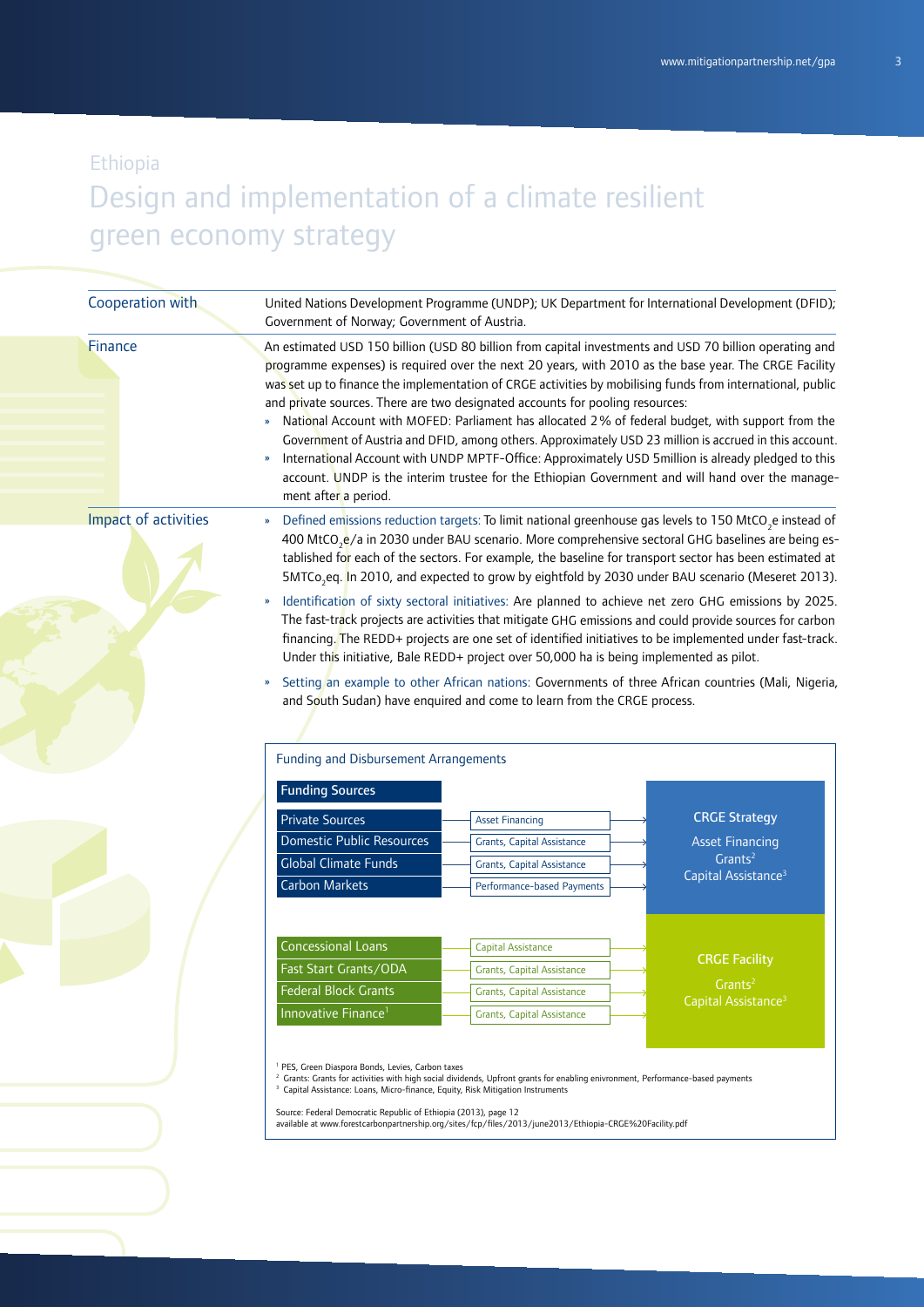| Why is it good practice            | The Government of Ethiopia has formally merged its aims of developing green economy and its climate<br>$\mathbf{w}$<br>resilience agenda under a single policy framework with its national development goals.                                                                                                                                                                                                                                                                                                                                                             |  |
|------------------------------------|---------------------------------------------------------------------------------------------------------------------------------------------------------------------------------------------------------------------------------------------------------------------------------------------------------------------------------------------------------------------------------------------------------------------------------------------------------------------------------------------------------------------------------------------------------------------------|--|
|                                    | The strong political commitment and complete ownership shown by the Ethiopian Government from<br>$\boldsymbol{\mathcal{W}}$<br>the Prime Minister's office down to sector ministries and regional states to the grassroots level is a<br>good indicator for successful implementation of the CRGE initiatives.                                                                                                                                                                                                                                                            |  |
|                                    | The CRGE is coordinated and overseen by the Prime Minister's office, the Ministerial Steering Commit-<br>»<br>tee (comprising state ministers and senior officials from participating institutions), MEF and MOFED.<br>There is an established CRGE coordination office within each Ministry that coordinates regional activ-<br>ities and implementation.                                                                                                                                                                                                                |  |
|                                    | The identification of fast track projects allows for quicker implementation and learning about the chal-<br>D)<br>lenges and successes of the CRGE agenda.                                                                                                                                                                                                                                                                                                                                                                                                                |  |
| Success factors                    | Political commitment and continuous government support: This is the driving force behind the suc-<br>»<br>cessful development of the CRGE Strategy and implementation. In particular, the strong commitment<br>from the Prime Minister and his office in setting the CRGE vision. The Prime Minister's office chairs<br>the Environmental Council, the technical committees (chaired by MEF) and Sub-technical committees<br>chaired by experts from the six line ministries and regional states.                                                                         |  |
|                                    | Comprehensive stakeholder consultation process: Held at early stages in the planning process has<br>$\boldsymbol{\mathcal{W}}$<br>ensured strong ownership of the CRGE by the individual ministries at federal to regional agencies and<br>further down to districts.                                                                                                                                                                                                                                                                                                     |  |
|                                    | Financial Mechanisms (e.g. the CRGE Facility): The successful establishment of this single pool of<br>funds makes it easier for the government to coordinate activities and to disburse funds in a program-<br>matic manner in accordance with the priority areas.                                                                                                                                                                                                                                                                                                        |  |
|                                    | Implementing effective policy instruments: The government has instituted the Sector Reduction<br>»<br>Mechanism to translate the high-level goals of the strategies into action. The SRM aims to set green<br>economy and climate resilience targets and indicators for the key sectors to meet.                                                                                                                                                                                                                                                                          |  |
|                                    | Identifying fast-track projects for implementation: These are a series of initiatives including: exploiting<br>the country's vast hydropower potential; large-scale promotion of advanced rural cooking technolo-<br>gies; efficiency improvements to the livestock value chain; and reducing emissions from deforestation<br>and degradation. These initiatives have the potential to provide immediate economic growth, capture<br>large abatement and attract carbon financing.                                                                                        |  |
| Overcoming barriers/<br>challenges | What were the main barriers/challenges to delivery?<br>How were these barriers/challenges overcome?                                                                                                                                                                                                                                                                                                                                                                                                                                                                       |  |
| Capacity                           | The sectoral ministries and regional states require ongoing capacity building training in their respective ar-<br>eas. The technical officers from the ministries were initially overwhelmed with the need to set clear targets.<br>This is being dealt with in stages. Initially, external consultants gave some broad training on climate<br>change mitigation and adaptation. More comprehensive gap analysis is now underway at the sectoral<br>ministries from regional down to district levels, in order to identify where the gaps are and how to address<br>them. |  |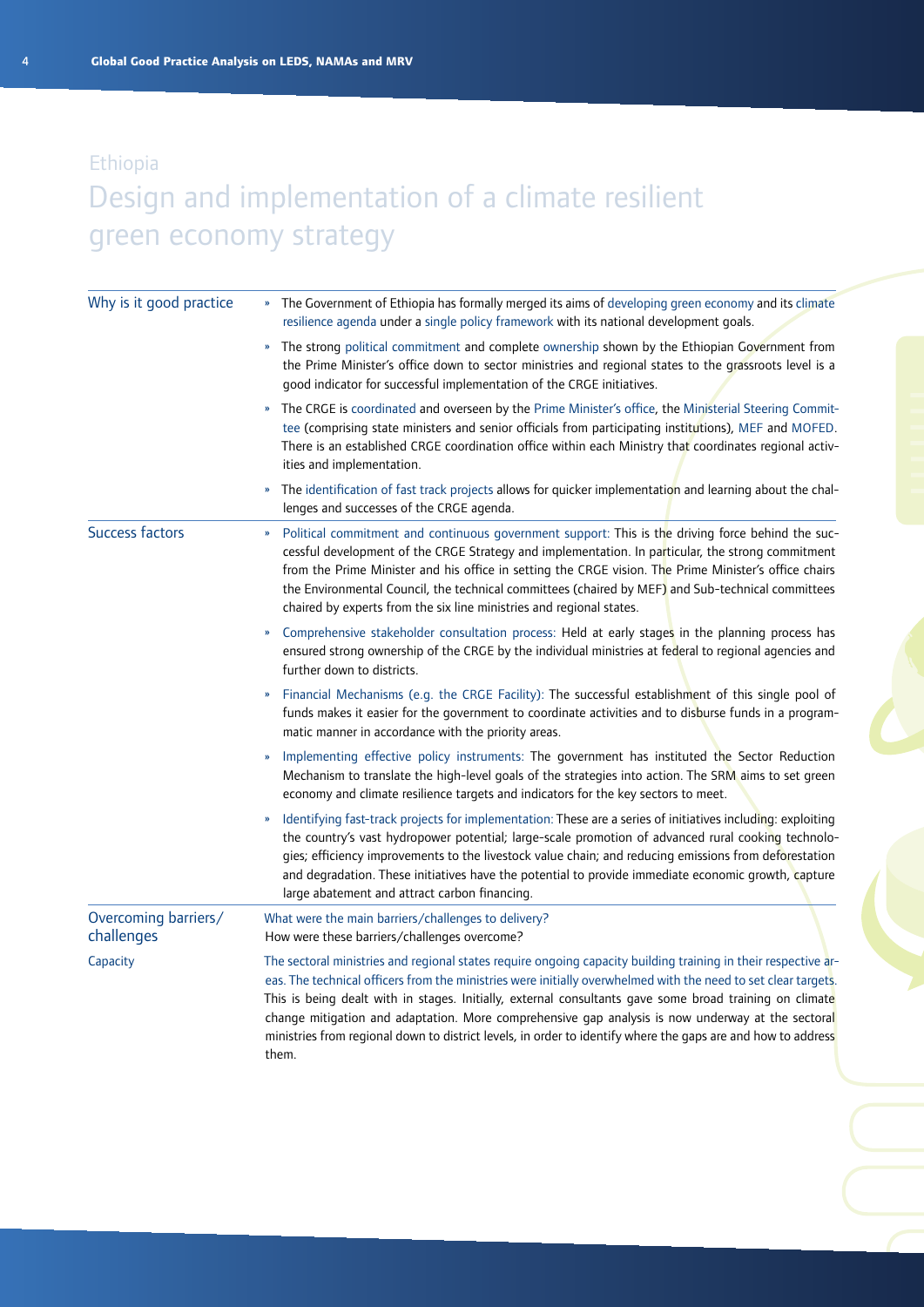| <b>Finance</b>                    | Initially, finance was not a concern since development partners such as the UK and Norway, among others,<br>pledged funds. However, as the implementation of fast track projects begins, more funds will have to be<br>mobilized.<br>Successful implementation of fast track projects could attract additional sources of finance from develop-<br>ment partners and carbon financing.                                                                                                   |
|-----------------------------------|------------------------------------------------------------------------------------------------------------------------------------------------------------------------------------------------------------------------------------------------------------------------------------------------------------------------------------------------------------------------------------------------------------------------------------------------------------------------------------------|
| Information                       | There were many gaps due to the inadequate primary data for setting sectoral GHG emission baselines.<br>Broad assumptions had to be made.<br>-Technical consultants assisted with this initially. Moreover, comprehensive data are currently being com<br>piled and analyzed across all sectors.                                                                                                                                                                                         |
| Institutional                     | Convincing all parties of the relevance of prioritizing climate change was a challenge. Some stakeholders<br>had preferred to go on with development as usual.<br>To address these challenges, the EPA (now MEF) organized many discussions and presentations on climate<br>change and the benefits of the green economy agenda (e.g. employment generation) for the various<br>stakeholders.                                                                                            |
| Lessons learned                   | Building on existing institutional structures: MOFED, the finance ministry, has the capability to man-<br>W.<br>age the CRGE Facility, whilst EPA, the environmental agency was identified as the logical institution to<br>oversee technical components.                                                                                                                                                                                                                                |
|                                   | Comprehensive stakeholder consultation: At an early stage of the planning process set the stage for<br>»<br>ministries and regional agencies to ensure ownership of the CRGE initiative.                                                                                                                                                                                                                                                                                                 |
|                                   | Steady and sustainable finance flow: Is key for successful implementation and further sources of fund-<br>»<br>ing will now have to be mobilized to avoid delays in implementation.                                                                                                                                                                                                                                                                                                      |
|                                   | Setting clear mitigation targets at the outset: Provided a key element in the roadmap for effective<br>»<br>implementation.                                                                                                                                                                                                                                                                                                                                                              |
| How to replicate<br>this practice | Establish a permanent institutional structure: To coordinate CRGE activities. In addition, establish coor-<br>dination offices within all sectoral ministries to coordinate activities at the respective regional agencies<br>to ensure implementation from national to the grassroots.                                                                                                                                                                                                  |
|                                   | Develop an effective financial facility for implementation: The CRGE Facility managed by MOFED mo-<br>»<br>bilises funds from various sources into a single pool. This is easier for the government to manage and<br>to disburse for programmatic activities in line with the strategy. Furthermore, the development of the<br>Operational Manual, a detailed guide to ministries, regional agencies and private sector on assessing<br>funds for projects in line with the CRGE vision. |
|                                   | Fast Track projects implementation: these are strategically identified activities for immediate imple-<br>»<br>mentation, intended to have immediate impacts on economic growth, large emission reductions and<br>carbon financing.                                                                                                                                                                                                                                                      |
|                                   | Establish a National MRV and Registry: to monitor the impacts of mitigation and adaptation strategies<br>»<br>at the national and regional levels.                                                                                                                                                                                                                                                                                                                                       |